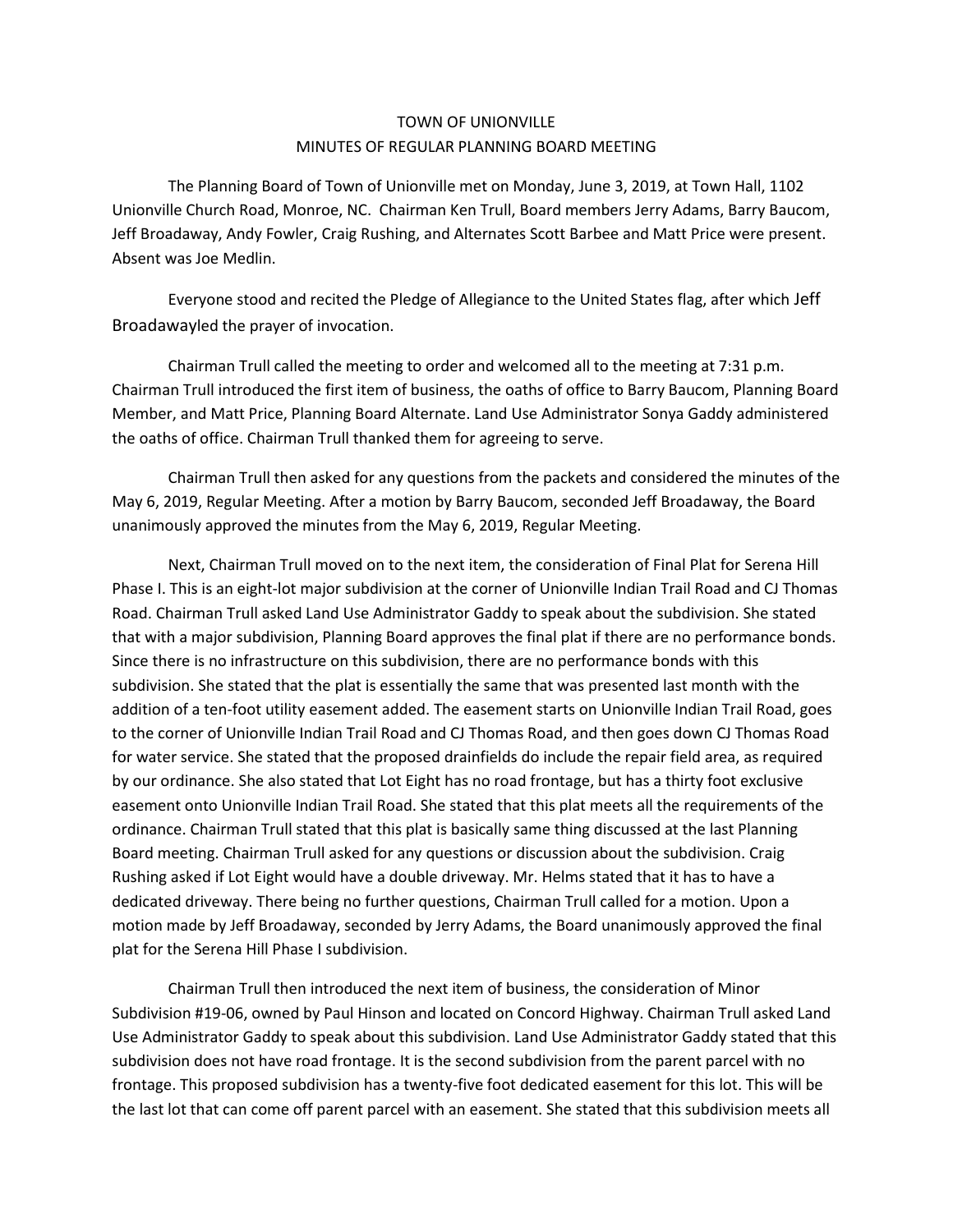the requirements of the ordinance. Jeff Broadaway asked about the easement off Highway 601; he stated that the easement looked like it was further down than the easement for brother's lot. Jeff asked if they planned to share a driveway, or how that would be worked out. Ben Hinson stated that they ran the easement side-by-side with his brother's easement so there will be different points for each easement. He went on to say that they will share the driveway part of the way down using an existing driveway, and then it will split off to go to his lot. Jeff Broadaway stated that he just wanted to clarify in case the property is ever sold to non-family. Chairman Trull asked if there were any additional questions or discussion. Jeff Broadaway asked Land Use Administrator Gaddy if she recommended approval. She confirmed that she did recommend approval. Upon a motion made by Scott Barbee, seconded by Barry Baucom, the subdivision was unanimously approved.

Chairman Trull then brought forward the next item of business, the recommendation for Text Amendment #TC-19-02, Section 247(b), in regards to fire hydrants. Chairman Trull asked for Land Use Administrator Gaddy to discuss this proposed amendment. She stated that this text amendment was brought about by the recent Serena Hill subdivision. Currently, our ordinance states that hydrants must be within 500 feet. Unionville Fire Chief, Ken Brown, and the Union County Fire Marshal, Kevin Rigoli, have confirmed that the County has changed its ordinance to 1000 feet since all trucks have a least 1000 feet of hose. This amendment has been requested by Council. Upon a motion made by Scott Barbee, seconded by Barry Baucom the text amendment unanimously passed. Land Use Administrator Gaddy stated that Council will have a public hearing and will then consider it at their next meeting.

Chairman Trull then brought up the next item of business, the recommendation for Rezoning #ZC-19-01, a request to rezone a portion of parcel #08207010 from RA-40 to CUD-LI for Class 1 mini warehouse with no outside storage. Land Use Administrator Gaddy stated that this was a continuation of Tim Keziah's previous request of a general district rezoning from RA-40 to Light Industrial, which is not what is directed by the Land Use Plan. He has withdrawn that request and has come back with a Conditional Use District - Light Industrial request for a Class 1 mini warehouse with no outside storage. Land Use Administrator Gaddy has notified adjoining property owners, and sent Mr. Keziah a letter and posted a sign on the property. Everything is in order and she does recommend approval of this. She advised the Board that their role is to recommend to Council. If the Board recommends affirmatively, then they will have a public hearing in two weeks on June 17th to hear the public's thoughts, and then it will be considered at their regular meeting at 7:30 that night. For a Conditional Use District, it is a twostep process for rezoning to Conditional Use District, and then a Conditional Use Permit. This is a twostep process for Council. Planning Board's role tonight is to make a recommendation to Council. She stated that she has listed eleven conditions in paperwork. She stated that Mr. Keziah was aware of the conditions also. She advised them to include the statement of reasonableness and consistency in their motion. She noted to the Board that Mr. Keziah, his attorney, and several other supporting people are present if they had any questions. Chairman Trull then asked the Board if there was any discussion. Mr. Keziah's attorney, John Burns asked if anyone had any questions of him, Ms. Desio, or Mr. Keziah. Chairman Trull stated that he first wanted to see if there was any discussion, and then he would open it up for the Board to ask any questions. Jerry Adams asked if there was no outside storage of boats, recreational vehicles, and so on. Attorney Burns stated that there would not be any outside storage.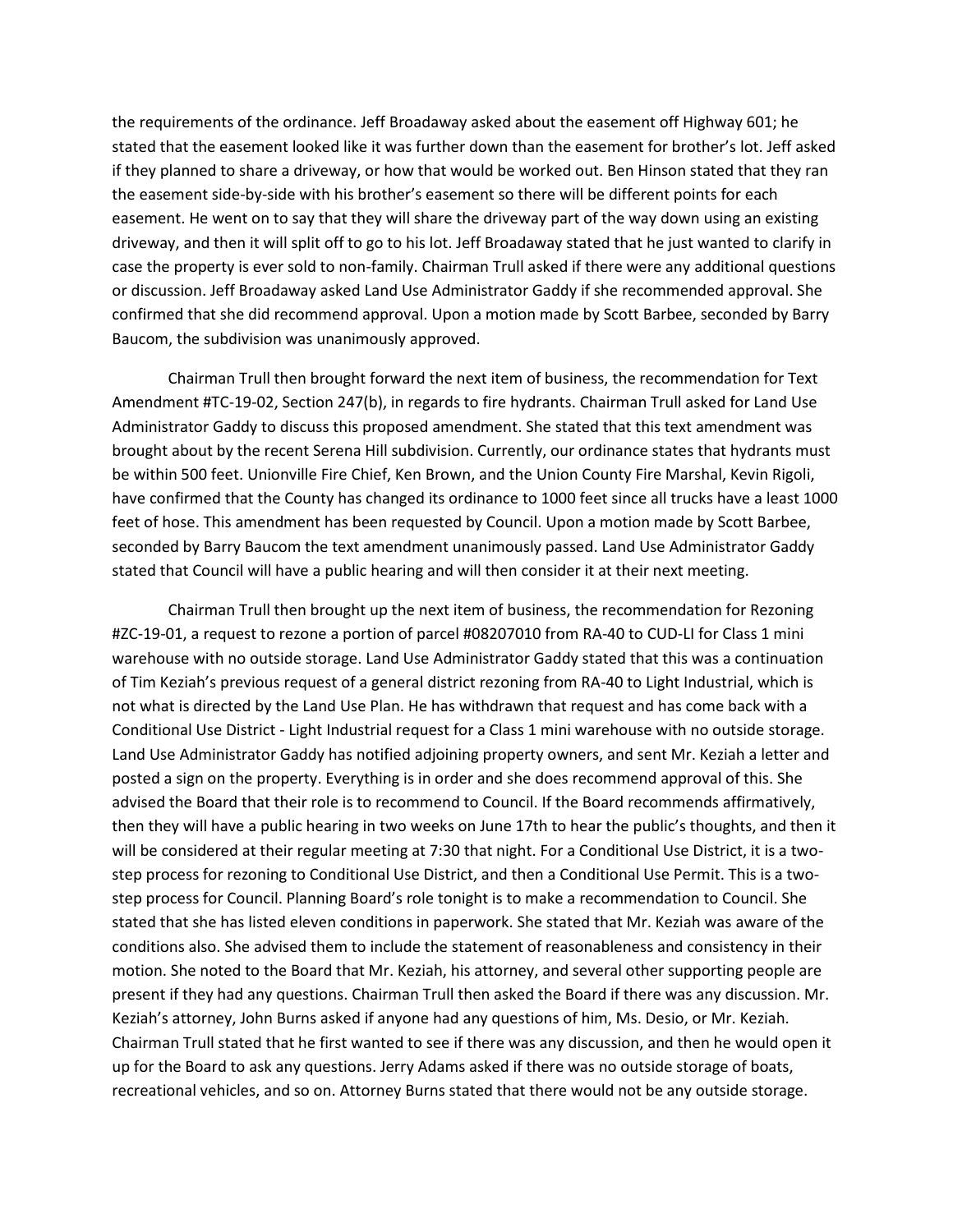Land Use Administrator stated that outside storage is what differentiates class 1 and class 2. Class 1 will not allow outside storage, while class 2 will allow for outside storage. Mr. Keziah stated that he did not want outside storage. Land Use Administrator Gaddy stated that she thought the first application included outside storage. She asked Mr. Keziah if it did. He stated that even if it did, he would not want outside storage. Chairman Trull stated that he would go ahead and open the discussion up to the whole floor and asked for any questions directed at Mr. Keziah or any of the others. Scott Barbee stated that it looked like everything was in order. Jeff Broadaway stated that in fairness of the professionals who took their time to be here, we could ask if they would like to speak. Chairman Trull asked if there was anyone who would want to speak to this request. Attorney John Burns stated that he would be glad to put on his dog and pony show if the Board would want to hear it. He stated that Ms. Desio will address the four issues considered in this kind of hearing. He stated that she would answer those four findings all affirmatively: this will not endanger the public health and safety, injure the value of adjoining property, will be in harmony in the area in which is located, and will be in conformity of the Land Use Plan adopted by the Council. He stated that he just summarized her report and would be willing to entertain any questions they would want to ask. Chairman Trull stated that the Board had read her report. He asked for any questions specific to Ms. Desio. There being none, Chairman Trull asked for anyone wanting to speak in opposition. There being none and no other questions, he stated that the Board has a recommendation from staff to approve this recommendation, and then called for a motion. Barry Baucom made a motion recommending CUD-19-01 since the request is reasonable and in the public interest and is consistent with the Town's Land Use Plan adopted March 2006. The motion was seconded by Craig Rushing and passed unanimously.

Chairman Trull then stated that there was a Public Hearing for Text Amendment #TC-19-01, to define barns and exempt barns from the accessory structure definition in definitions and Section 150(B)(3) is June 17, 2019, at 7:00 p.m.

Next, Chairman Trull opened the floor for discussions and recommendations for updating the Town's Land Use Plan. Jeff Broadaway stated that he had read through it and had some suggestions. Deputy Clerk Braswell stated that she had provided the Census data since that was included in the original plan. Jeff Broadaway recommended the following changes:

- Page 2, Paragraph 2:
	- It reads: The future Monroe Bypass highway will pass along the southeastern boundary of the Town.
	- It should change to: The Monroe Expressway passes along the southeastern boundary of the Town.
- Page 2, Paragraph 2:
	- Deputy Clerk Braswell asked if the borders of the Town had changed to alter its proximity to Highway 74 or Mecklenburg County. Land Use Administrator Gaddy said she would look into that and double check those distances.
- Page 2, Paragraph 3:
	- The last sentence reads: There are non-residential institutional uses dispersed throughout the Town, consisting of churches, an elementary school, middle school, high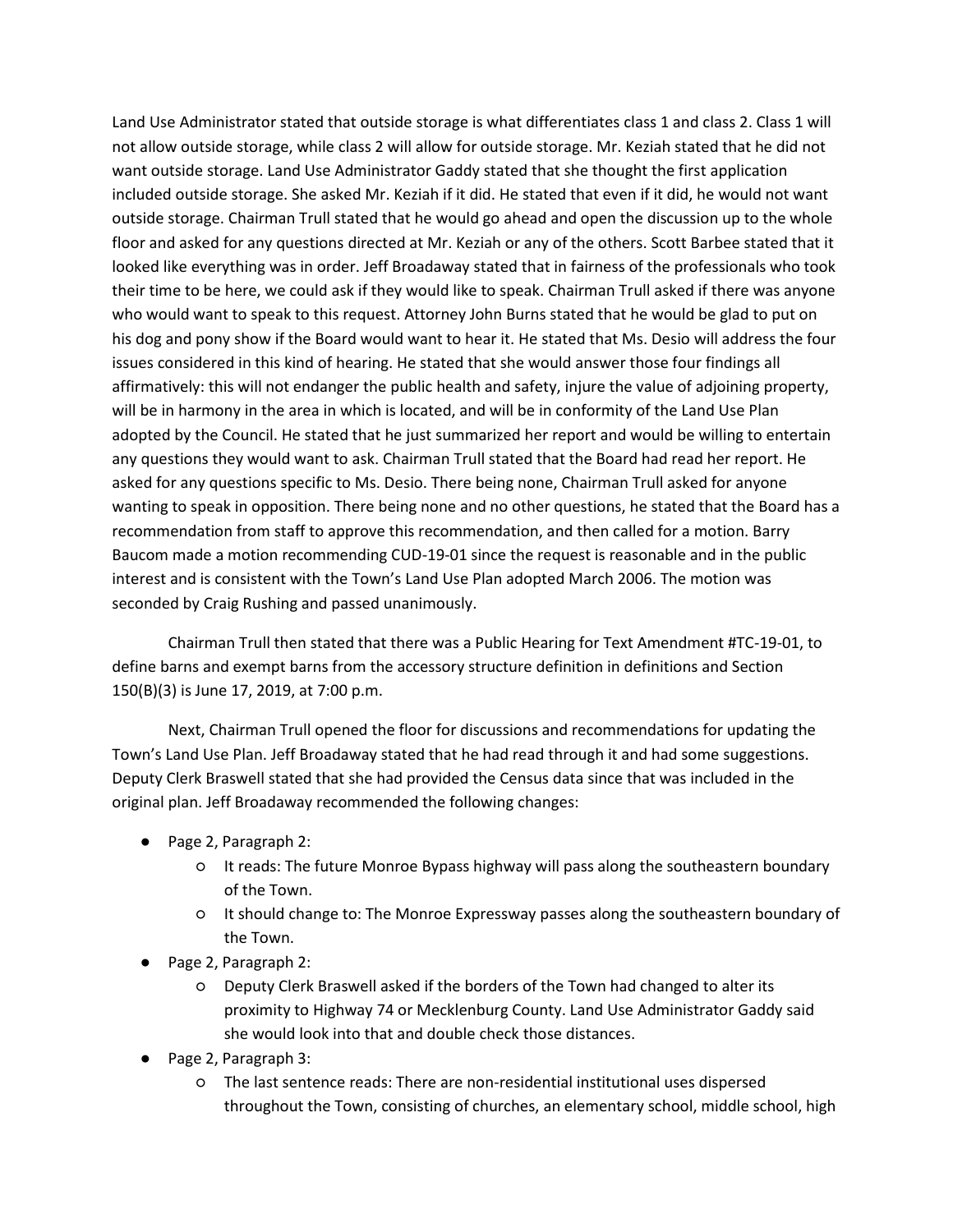school, a fire station, community center, and the Town Hall, which is connected to a County library branch.

- Change to: There are non-residential institutional uses dispersed throughout the Town, consisting of churches, an elementary school, middle school, high school, a fire station, community center, and the Town Hall.
- Page 2, Paragraph 4:
	- Census data should be updated. Asked Deputy Clerk Braswell to update those numbers.
- Page 3, Paragraph 1:
	- It states: During the past year…
	- Change to: During 2005,
	- It states: On June 6…
	- Change to: On June 6, 2005,
	- It states: On August 1…
	- Change to: On August 1, 2005,
- Page 3, Paragraph 3:
	- It states: During this time, no major expansions of the public sewer system are expected within the Town, and, at the southern border of the Town, the Monroe Bypass and Connecter Highway will not yet be completed.
	- Change to: During this time, no major expansions of the public sewer system may be expected within the Town.

There were no other recommended changes to the Land Use Plan at this time. Chairman Trull asked for any thoughts on making additions. Deputy Clerk Braswell stated that the Future Land Use Map was mentioned on page 8 of the Land Use Plan. The Future Land Use Map is dated 2005 and needs to be updated in addition to the Land Use Plan. The map was also projected for 5-10 years. The Board may not recommend any major changes. Deputy Clerk Braswell noted that she had referenced the Town of Fairview's map and Land Use Administrator Gaddy noted that Fairview had only one site identified as potential for future commercial development at the intersection of Highways 601 and 218.

Jeff Broadaway asked if the map could be emailed to the Planning Board so they can think about it and get some ideas tonight. Chairman Trull stated that the Board should not rush to make any major changes during the meeting. Land Use Administrator Gaddy recommended that the Board not make any decisions at this meeting. We will make the proposed changes that were brought forward tonight and then continue to look at it over the next few months to make changes.

Land Use Administrator Gaddy stated that she would email the Board the Future Land Use Maps and the suggested updates for the Land Use Plan and we will come back next month to look at it again.

In other business, Land Use Administrator Gaddy reminded the Board that Council will have its Public Hearing at 6:30 p.m. about the mini warehouses in two weeks. The Board is welcome to come to that. The Council will then make a decision at the 7:30 Regular Meeting